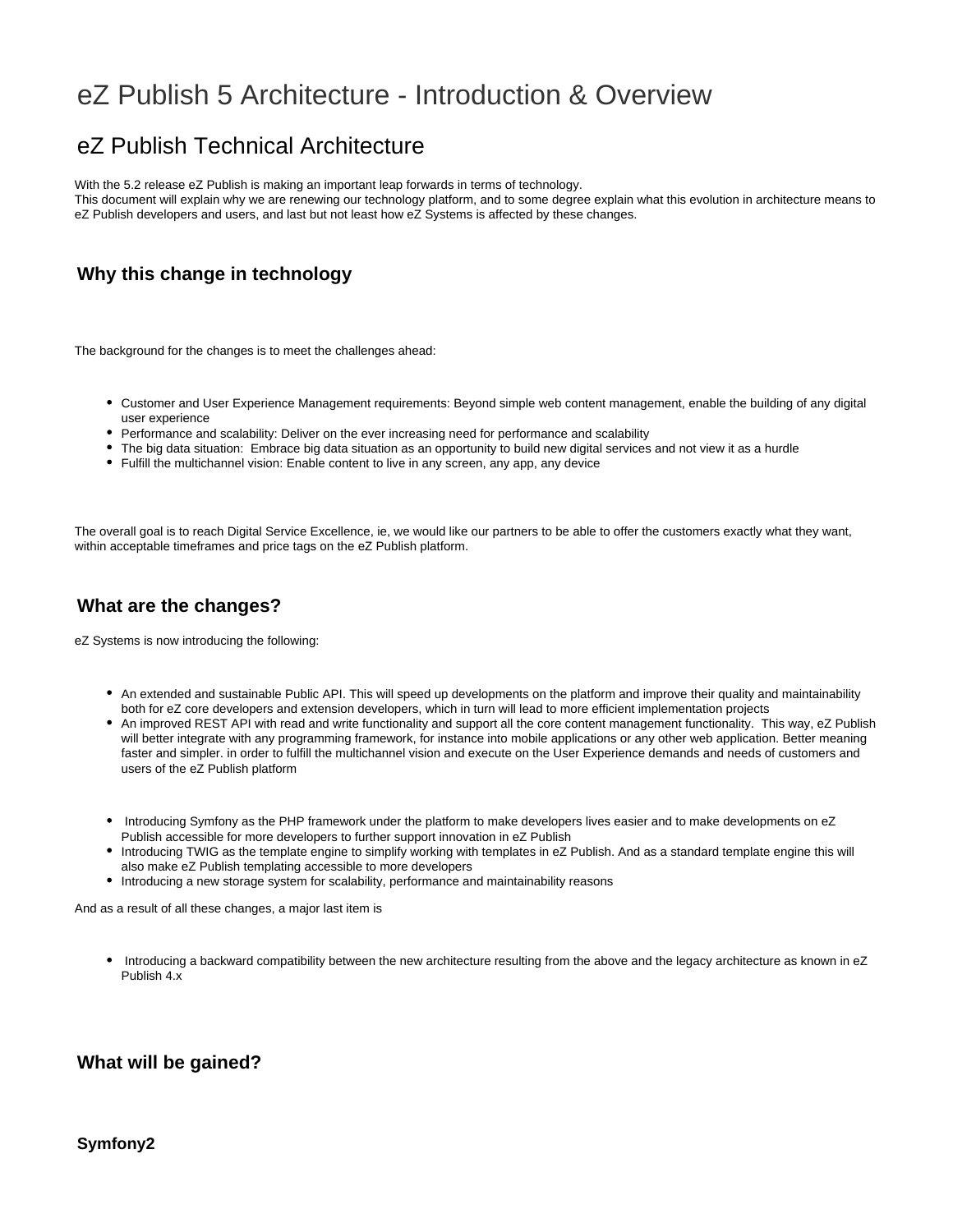With Symfony as the web framework eZ Publish will be more accessible. Thanks to the framework, it will be used for instance to extend eZ Publish applications with new features, potentially not based at all on the content repository (for example, business specific application logic) using a standard PHP framework and a very clean application design with minimum interlocking with eZ Publish itself.

Any developer knowing Symfony will then be able to easily develop extensions for eZ Publish.

This will cater for:

- a better quality of the code
- a lower entry point to do developments in eZ Publish
- more innovation faster since more developers will use a standard PHP framework
- Symfony has an open-source community that will help developers
- Symfony is commercially backed up, so they are in it for the long run and Sensio Lab (maker of Symfony) will naturally extend the eZ offering to the framework level if need be.

#### **TWIG**

Initially, eZ Systems has developed its own templating engine. eZ has also worked and redeveloped a second one at some point as part of the eZ Component project. When designing eZ Publish 5, we knew the old template engine was not good enough anymore and needed to be replaced. We knew the eZ Components template engine we contributed and originated was an option, but we decided to go for another one: TWIG. Reasons are multiple: quality of course (even if the eZ components one was also very high quality), integration and cohesion to use it with the Symfony stack and finally again the strength and size of the community using it today. Symfony has developed TWIG as a standard template engine, and eZ Systems is using it to further the following:

- to update the legacy template engine
- to simplify template coding in eZ Publish
- to have faster page rendering
- to benefit of more features which were not in the original engine
- to make extension developments easier to speed up innovation in eZ Publish

This is a move that will influence every stakeholder in the eZ Publish development. As developers will implement faster, this also mean project will significantly improve in total cost of ownership as well as in time to market.

#### **New storage systems**

In order to meet performance and scalability requirements, eZ introduces new storage systems with the version 5 serie. In 5.2, this storage system lives beside the legacy storage system and data model, but will use the new API to access the data. Also in 5.2 version, this new storage engine only support Mysql relational database, nevertheless it is designed to allow the development of drivers for other storage engines through the Persistence SPI (service provider interface) and in the future will include drivers for NoSQL and Document based storage engine. The ultimate goal is to open for custom storage developments.

#### **Rest API**

In order to meet all multi-channel requirements we are developing a Rest API that cover all core feature of content management so we can integrate with any application on any channel in any programming language. The gain for users will be for anyone integrating eZ Publish with other applications, not only the development will be significantly improved but more importantly, the value of an API also lies in the maintainability and sustainability it offers. the new rest api is designed to stay and will remain identical in all future 5.x version. this means that development done on top of the api will seamlessly support eZ Publish version upgrades.

#### **Php API**

The PHP API, also called Public API, is the development glue and will a create shield between internal and external developments on eZ Publish. This will cater for an easier maintainability of code and speed up the performance of eZ Publish. PHP developers will experience a better extensibility which in turn will enable them to create extensions to eZ Publish faster and easier.

The Public API is key to development speed, shorter projects and better quality. Important to be noted: the php api is the foundation for the rest api and the second is naturally relying on the 1st.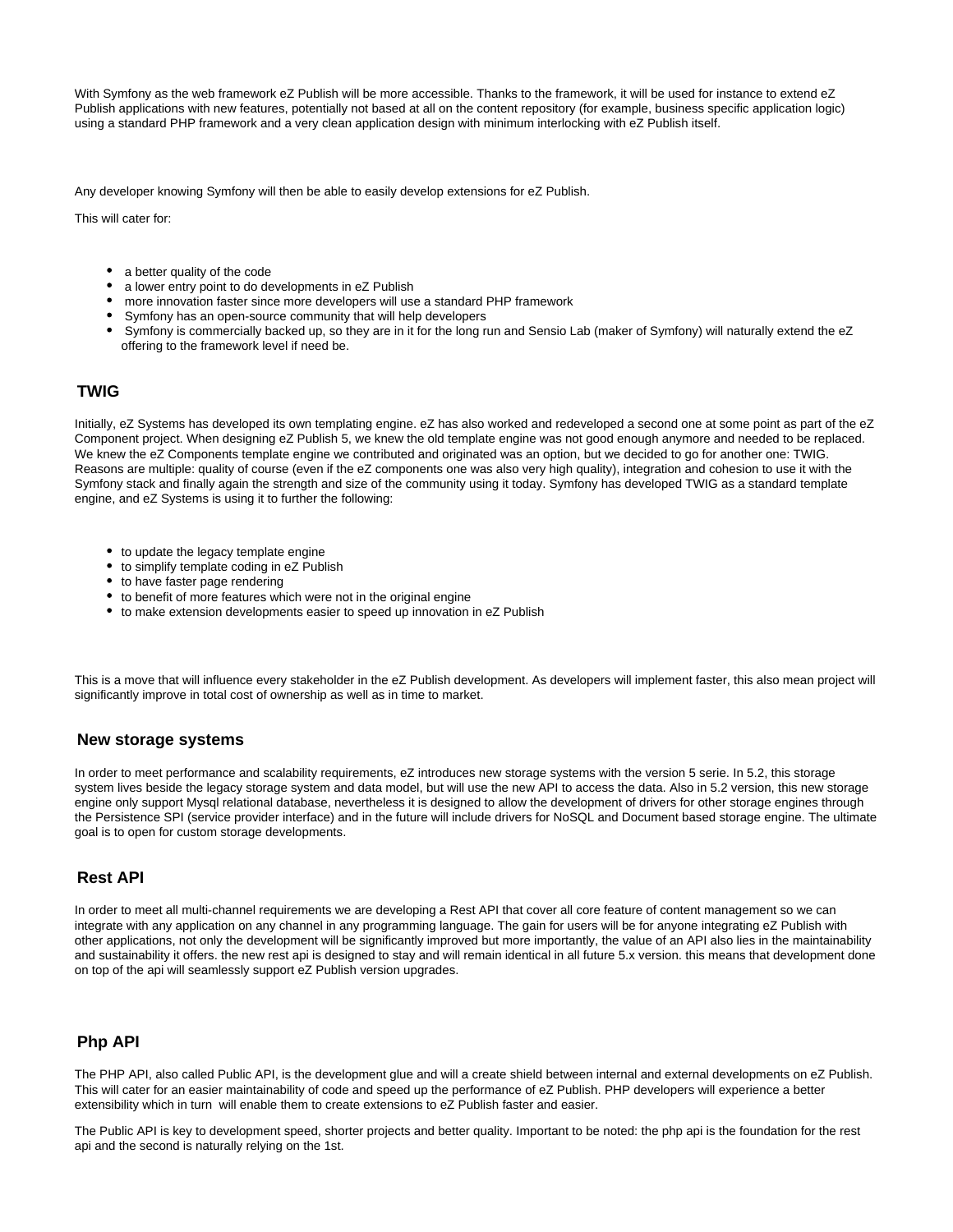#### **Compatibility with the legacy architecture**

When we introduce changes of this magnitude, eZ Systems as an international software house must also consider the reality of the installed customer base. Every installation must be able to take care of the old and create on the new architecture. The reason for change is of course to be able to meet new requirements and the need to enable progressive changes.

## **Understanding the architecture in more detail**

#### **The target architecture**

The first important thing to understand about the new architecture is to explain it standalone, without considering the old legacy architecture. The following diagram shows a simplistic view of this new architecture.

The new architecture is layered and uses clearly defined API's between the layers.

- The business logic is defined in a new kernel. This business logic is exposed to applications via an API (the Public API). Developers rely on this to develop websites and web applications using Symfony to organize the way they develop the user interface layer.
- User interfaces are developed using the TWIG template engine but directly querying the public API.
- Integration of eZ Publish in other applications are done using the REST API, which itself relies also on the Public API.
- finally development of extensions of eZ Publish is done using the Symfony framework when it comes to the structure of the code, and once again relying on the Public API when it comes to accessing content management functions

To a lower level, the new architecture also totally redefined the way the system store data. while this is not finalized in version 5.2 (where the new storage system is only shipped with mysql support), the architecture, when finalized will rely on a storage api that will be used to develop drivers to any kind of storage subsystem.

A motto for this new architecture is to heavily use api's that will be maintained on the long term to ease upgrades and provide lossless couplings between each part of the architecture, improving the migration capabilities of the system at the same time.

#### **The "real" version 5 architecture**

The chapter above is only explaining the new architecture but, as mentioned below, version 5 also offers a way to run the legacy eZ Publish stack, in order to simplify upgrade and switch to version 5. This result in the end in a more sophisticated architecture that is illustrated in the diagram below.

The main difference is, the cohabitation between the new architecture explained in the previous chapter (on the right) and the previous architecture (on the left).

If we look at the old architecture, we can see that it is more monolithic: no defined public php api, a business logic implemented in the kernel but very dependent of the storage system and the underlying data model, an existing rest api but limited to read access to the content repository.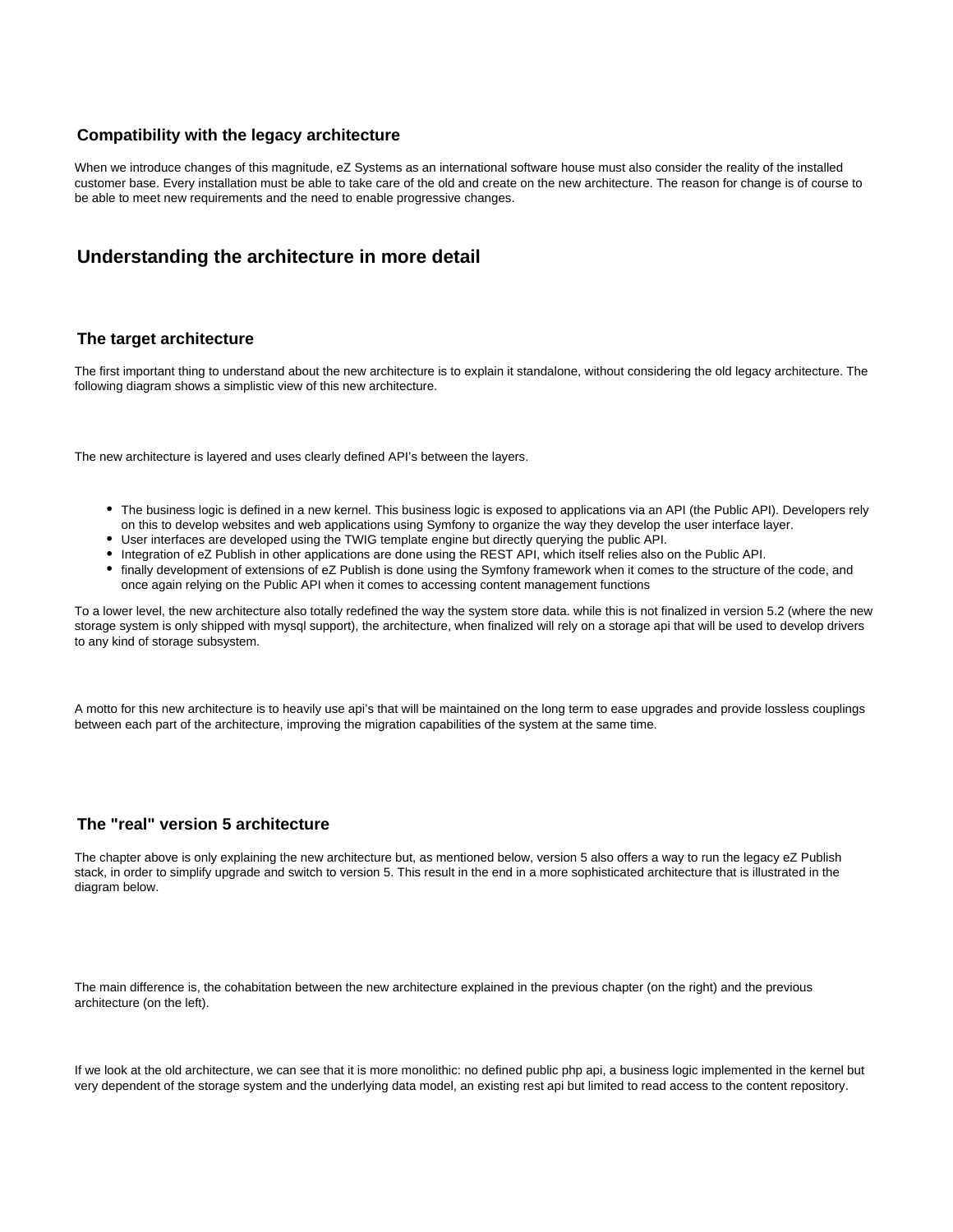This whole legacy architecture is in its whole included with version 5, and can be used as is.

this means that, for people having developed 4.x websites and that are reluctant to invest time in migrating or even learning the new architecture components, they can use version 5 exactly as they were using version 4. Even the controller (access to the application through the web server) can totally bypass the new architecture (in that case the Symfony framework controller) and directly call the legacy eZ Publish controller and the legacy template engine.

On its side, the new architecture has been implemented, and eZ will implement new features and applications on top of it subsequently. So, as part of 5.2, the new architecture is in place, but does not provide yet the full application scope.

What is more interesting to understand is how these two integrate:

First on the presentation side, the new eZ Publish 5 controller makes it possible to serve pages and functions that are either resulting from the new template engine or the legacy template engine. This is a first level of dual compatibility that will help developers in a smooth transition from one architecture to the other, starting with legacy templates and progressively replacing them with templates for the new system, TWIG.

Second, on the api side, the Public API has been designed to work against the business logic and to be used either on top of the legacy storage or on top of the new storage system. This means that, by implementing the new architecture and embracing the php public api, developers enable an easy transition from the old data model to the new one. An extension developed on top of the Public API will equally work on an old content repository or on a brand new one based on the new architecture.

These two ways to implement a compatibility between the past architecture and the new one offers a wide range of possibilities and a smooth transition path.

### **Summary on the ways to use eZ Publish 5.2**

#### **Using eZ Publish 5.2 in full legacy mode**

This way is the less disruptive. In this way, eZ Publish 5.2 totally behave as if it was an eZ Publish 4.7, or we should say 4.8. This is ideal for users who have large existing applications with large amount of data and who are not willing to invest in learning and migrating them immediately.

In this way, even the siteaccess and vhost configuration bypass the legacy stack, and developers will see almost no differences.

## **Using ez publish 5.2 through the legacy stack but relying on the new controller and new template system as well as the new kernel.**

This way offers a transition and allows to combine old template and new templates in the same application. In this case, the users will rely on the administration interface of eZ Publish as well as on the ez tool bar for front-end editing, through the legacy templates, but the front end will be